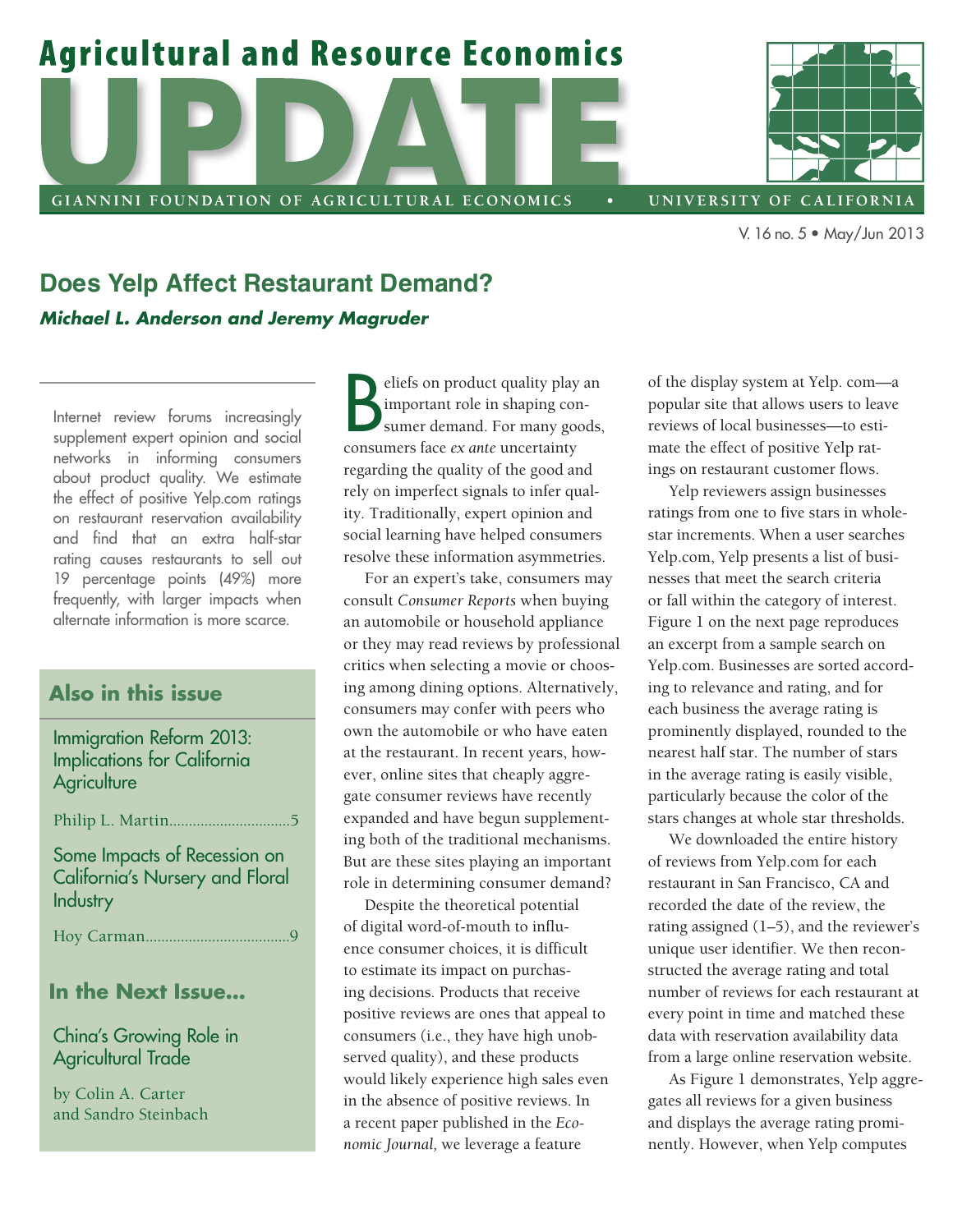yelpes  **bean bag coffee house IPA** San Francisco Show Filters *462 reviews*  1. **Bean Bag Coffee House**  Category: Coffee & Tea 601 Divisadero St Neighborhood: Western Addition/NOPA San Francisco, CA 94117 (415) 563-3634 stopping at the **bean bag** every morning on my way to work. The **bean bag coffee** is NOT like that. They sell **coffee** that tastes like roasted, fiery, burning charred blackness, the way **coffee** is supposed *295 reviews*  2. Mojo Bicycle Café Categories: Coffee & Tea, Bikes 639 Divisadero St San Francisco, CA 94117 Neighborhood: Western Addition/NOPA (415) 440-2338 Would it be too much to ask for the baristas here to know a thing or two about **coffee**? I have had the same experience twice when trying to buy **beans**. It goes something like this. I pick up a **bag**  *1081 reviews*  3. 21st Amendment Brewery Categories: Breweries, Pubs, American (Traditional) 563 2nd St San Francisco, CA 94107 Neighborhood: SOMA (415) 369-0900 Been coming here regularly for a couple of years. Not too much to say except the beers are fantastic. My fave is the 21st Amendment **IPA** which is their **house** beer. The drawback is that they **1085 reviews** 4. Salt **House**  Category: American (New) 545 Mission St San Francisco, CA 94104 Neighborhood: SOMA (415) 543-8900 Salt **House** is the kind of restaurant you're only going to find in Manhattan, SF or maybe Chicago. The focus is on the cuisine where it should be. Even though the decor and staff are West Coast laid 5. NOPA  $\left| \cdot \right|$   $\left| \cdot \right|$   $\left| \cdot \right|$  2218 reviews Category: American (New) 560 Divisadero St Neighborhood: Western Addition/NOPA San Francisco, CA 94117 (415) 864-8643 the right amount of meat/bread/condiments 3) Baked white **bean** appetizer - perfectly melded tomato and feta topped with crunchy breadcrumbs that are perfectly juxtaposed against the **beans** I'm a fan. *173 reviews*  6. Acme Burgerhaus Category: Burgers 559 Divisadero St San Francisco, CA 94117 Neighborhood: Western Addition/NOPA (415) 346-3212 The fries were crisp and had plenty of garlic on them. \* 1.95 draft beers. not quite as cheap as **bean bag** but I can't get ostrich burgers at **bean bag** cafe. did I mention you can eat an ostrich here? Not  $\begin{array}{|c|c|c|c|c|}\n\hline\n\end{array}$  **585 reviews** 7. Brickhouse Cafe Categories: American (Traditional), Breakfast & Brunch, Bars 426 Brannan St San Francisco, CA 94107 Neighborhood: SOMA (415) 369-0222 breakfast or brunch. You can't go wrong with the Vanilla **Bean** French Toast. Oh, oh! There's also a question of the day, and if you answer it correctly you get 25 cents off your **coffee**. I'm not a **coffee**  *197 reviews*  8. Radius Category: American (New) 1123 Folsom St San Francisco, CA 94103 Neighborhood: SOMA (415) 525-3676 Special Offer because they source everything from within a 100 miles. Obviously, exceptions are made for the **coffee beans**, appliances, etc. Hopefully I'll have a chance to meet the restaurant personality of this *280 reviews*  9. Ironside Categories: American (New), Caterers 680 2nd St San Francisco, CA 94107 Neighborhood: SOMA (415) 896-1127 feel like they're missing a big opportunity to have smaller portions at lower prices. 3. The **coffee**! Ironside gets their **beans** from Four Barrel (delivered by bicycle messenger) so you'd expect their

the average rating, they round off to the nearest half-star. Two restaurants that have similar average ratings can thus appear very differently on Yelp. For example, a restaurant with an average rating of 3.24 displays a 3-star average rating, while a restaurant with an average rating of 3.26 displays a 3.5-star average rating. In actuality, the true underlying quality of these two restaurants is similar on average, allowing us to identify the effect of the Yelp rating on customer demand while controlling for unobserved quality. If Yelp reviews have significant impacts on consumer demand, then we should observe a sharp increase in reservations at each major rounding threshold (e.g., 3.25 stars and 3.75 stars).

In the paper we use a technique known as regression discontinuity to estimate the effect of Yelp. Here, we present several figures that graphically summarize the results from the regression discontinuity estimator. Figure 2 plots mean 7:00 p.m. reservation availability by Yelp rating. Panel A focuses on the window where restaurants have either 3 or 3.5 stars, and Panel B focuses on the window where restaurants have either 3.5 or 4 stars. There are clear jumps in the mean availability at both the 3.5 and 4 star thresholds.

Moving from 3 to 3.5 stars—which occurs when a restaurant's rating crosses 3.25 stars—reduces the likelihood of availability from about 85% to about 60%. Moving from 3.5 to 4 stars—which occurs when a restaurant's rating crosses 3.75 stars—reduces the likelihood of availability further to below 40%.

Interestingly, for the most part, it appears that a step function is a good approximation to the overall relationship between Yelp ratings and restaurant availability. That is, restaurant availability appears to respond primarily to the displayed rating, and not the underlying average review score (which presumably measures the restaurant's true quality from the perspective of

2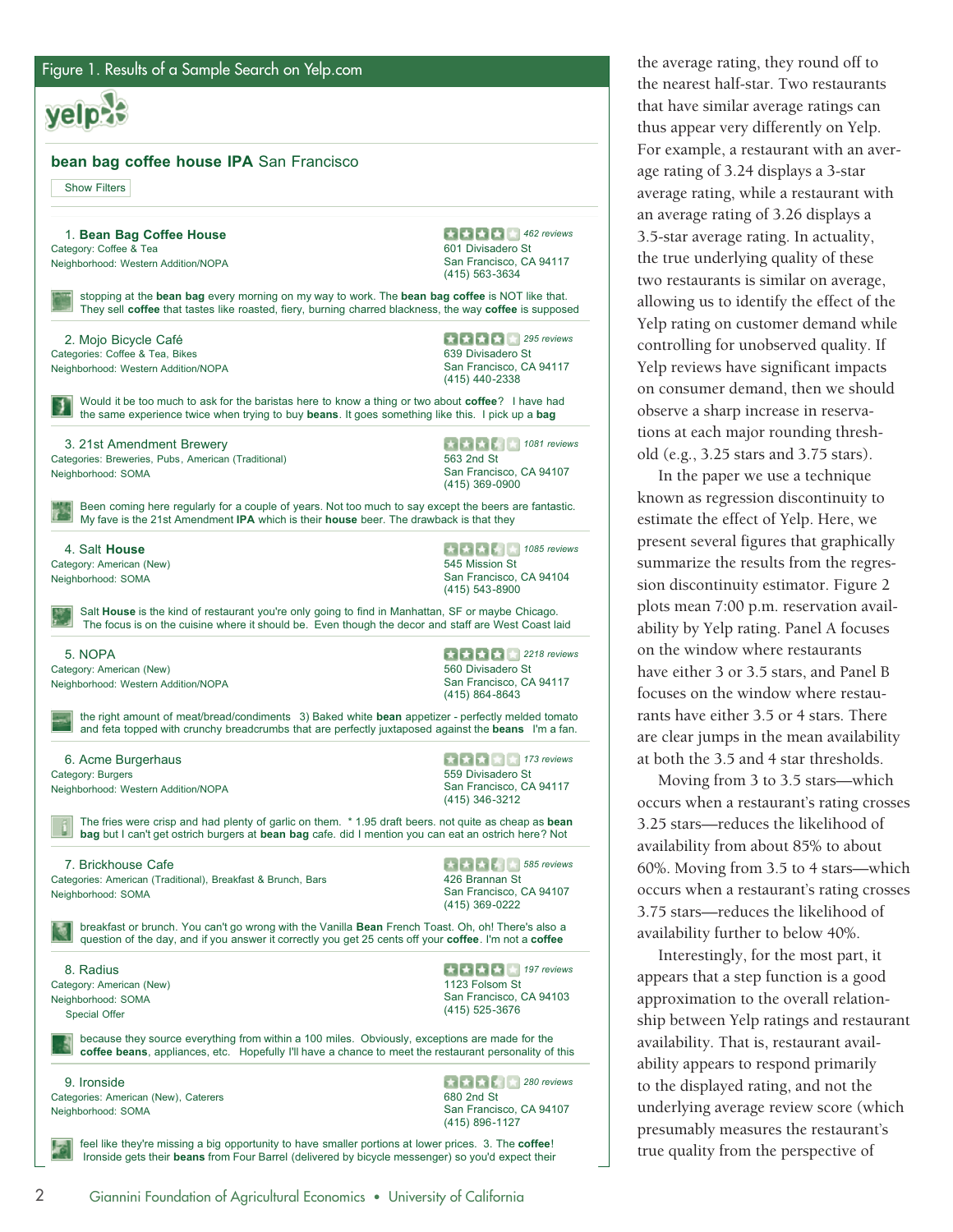

consumers). Overall, we find that a halfstar increase in Yelp ratings decreases reservation availability by 19 percentage points during peak dining hours.

If Yelp is providing information about new restaurants, that information should be most valuable among restaurants that are unfamiliar to patrons. We divide restaurants into familiar/ unfamiliar groupings along two dimensions. First, restaurants with fewer than 500 reviews are likely to be less frequented and less well known than those with more than 500 reviews. For restaurants with fewer than 500 reviews, an extra half-star on Yelp reduces reservation availability by 20 to 30 percentage points depending on the reservation time. In contrast, for restaurants with more than 500 reviews, for whom there is likely less hidden information about quality, there is no discontinuous change at any threshold associated with additional Yelp stars.

A second test for whether the Yelp effect is due to solving information problems groups restaurants according to whether there are external sources of quality information. Here, we note that quality information is easily available for restaurants which have a Michelin star or those which appear in the *San Francisco Chronicle'*s annual Top 100 Restaurants listing. In contrast, crowdsourced information may be more

important for restaurants excluded from these prestigious rankings. We again find that an extra half-star on Yelp reduces reservation availability by 20 to 30 percentage points at all three times for restaurants without external recognition but that the Yelp ranking does not similarly advantage restaurants which have been externally accredited. These results support the hypothesis that Yelp is most valuable when there is less external information about restaurants, though other differences between the two groups of restaurants may also play some role.

 The high return to positive Yelp ratings naturally creates an incentive for restaurants to manipulate their own ratings by leaving false reviews. Manipulation is feasible in this context because Yelp is crowd-sourced—any restaurateur can, in principle, leave himself a 5-star review. Furthermore, the significant increases in business at Yelp thresholds create a strong incentive for restaurants to attempt to manipulate their ratings to fall above a threshold.

Is it possible that the increases in demand that we observe in Figure 2 at Yelp rounding thresholds are the result of specific restaurants strategically manipulating their ratings so that they fall right above the rounding thresholds? If so, this would invalidate our research design, because restaurants

above the rounding threshold would not be directly comparable to restaurants below the rounding threshold.

However, if specific restaurants manipulate their reviews to fall right above the thresholds, then some of restaurants above the thresholds have "true" Yelp ratings (i.e., the ratings they would receive absent manipulation) that are lower than their observed Yelp ratings.

To generate a significant drop in reservation availability at the threshold, these restaurants must sell out virtually all the time, despite the fact that they receive low ratings from true Yelp reviewers. It seems *ex ante* surprising that a restaurant that receives poor reviews would be extremely crowded, though it is theoretically possible.

Using a short theoretical model, we show that although restaurants face incentives to manipulate Yelp ratings, it does not make sense for them to try to stay right above the Yelp rounding threshold. The intuition is simple: given that a random stream of reviews will change each restaurant's average rating over any time period, a restaurant which is just above a threshold has a very similar likelihood of just missing that threshold after new reviews come in as a restaurant which is just below the threshold. Both restaurants therefore